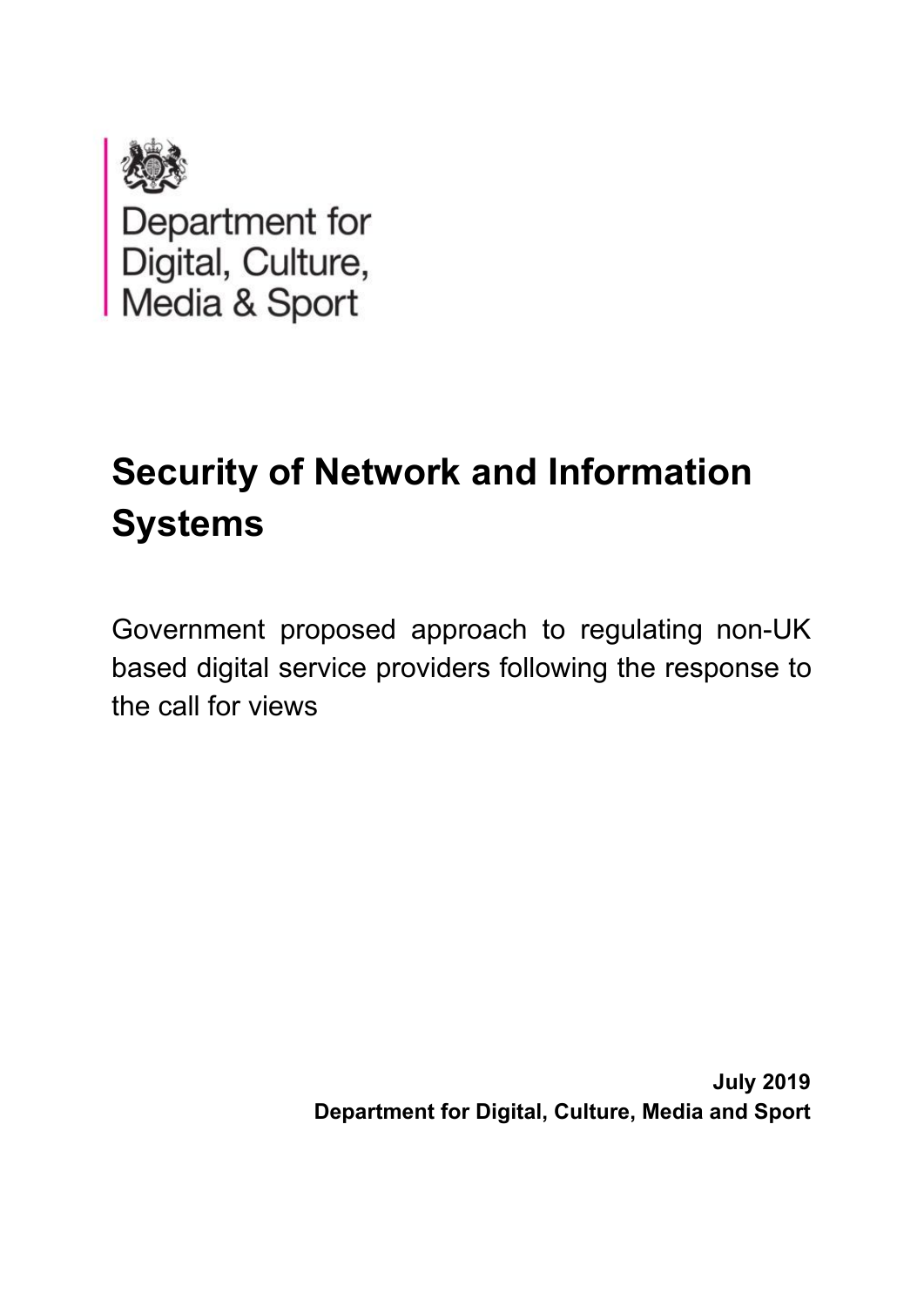## **CONTENTS**

| 3 |
|---|
| 3 |
| 3 |
| 4 |
| 4 |
| 6 |
| 6 |
| 7 |
|   |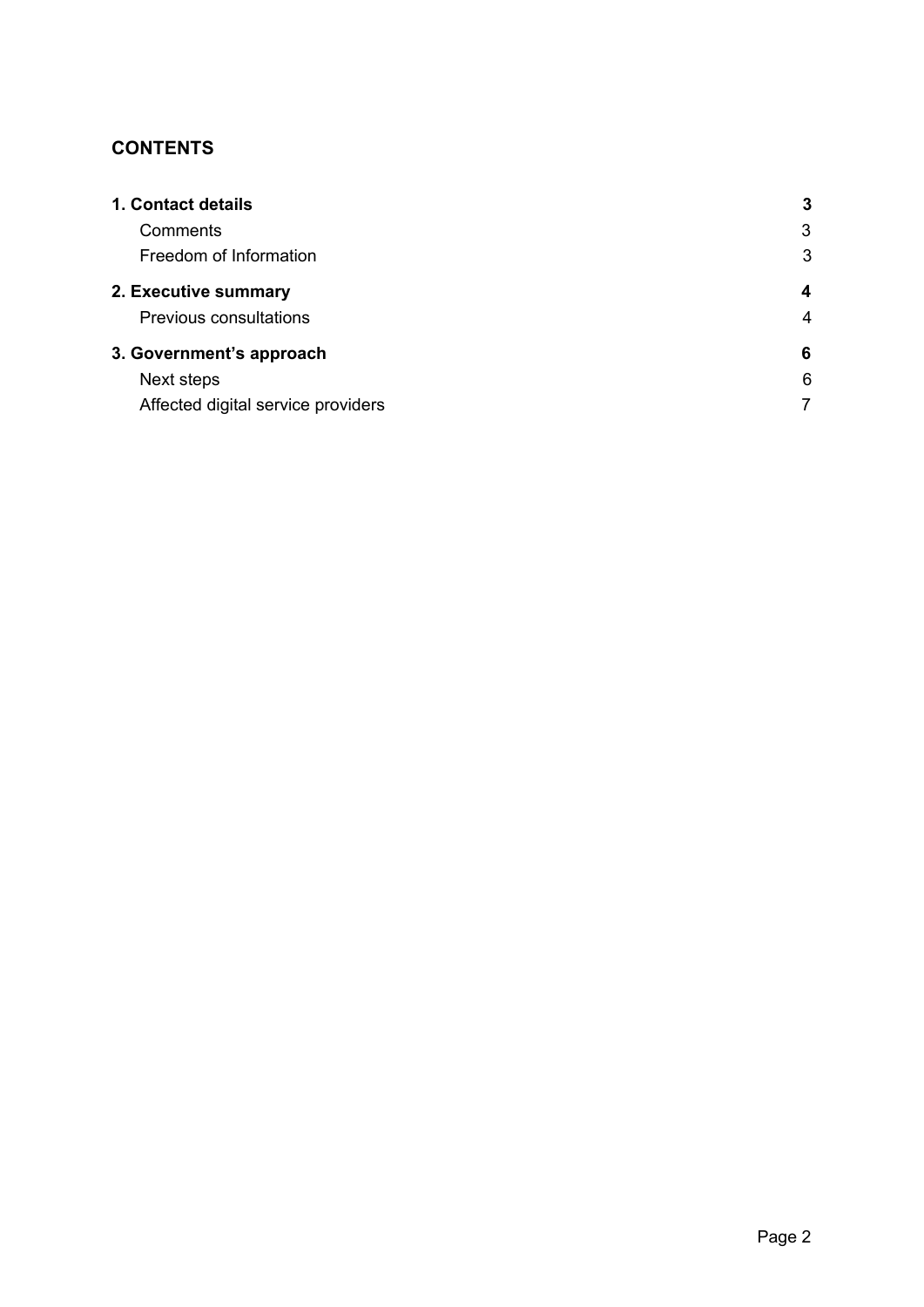## <span id="page-2-0"></span>**1. Contact details**

This document is the Government's approach following the public call for views, *Call for views on the UK's proposed approach to regulating non-UK based digital service providers operating in this country under the NIS Regulations* of March 2019.

#### <span id="page-2-1"></span>**Comments**

Comments on the Government's response can be sent to:

NIS Directive Team Department for Digital, Culture, Media & Sport 4th Floor 100 Parliament Street London SW1A 2BQ

Email nis@culture.gov.uk

This report is also available at <https://www.gov.uk/government/consultations/digital-service-providers-eu-exit-consultation>. Alternative format versions of this publication can be requested from the above address.

<span id="page-2-2"></span>**Freedom of Information**

Information provided in the course of this consultation, including personal information, may be published or disclosed in accordance with access to information regimes, primarily the Freedom of Information Act 2000 (FOIA) and the Data Protection Act 1998 (DPA).

The Department for Digital, Culture, Media and Sport will process your personal data in accordance with the DPA. In the majority of circumstances, this will mean that your personal data will not be disclosed to third parties.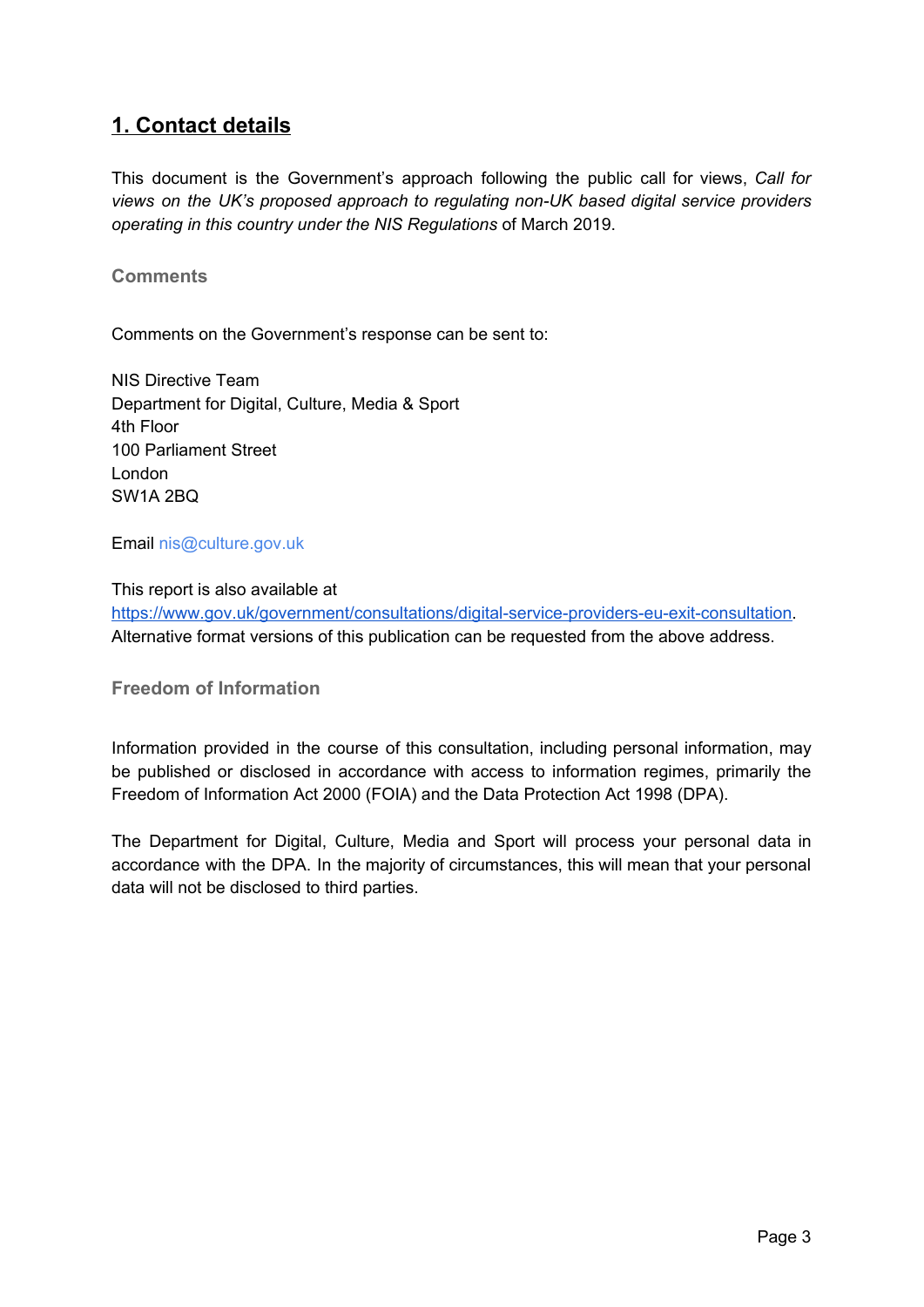## <span id="page-3-0"></span>**2. Executive summary**

The Security of Network and [Information](https://eur-lex.europa.eu/legal-content/EN/TXT/?uri=uriserv:OJ.L_.2016.194.01.0001.01.ENG&toc=OJ:L:2016:194:TOC) Systems Directive (NIS Directive) provides legal measures to boost the overall level of security of network and information systems that are critical for the provision of essential services and digital services. The NIS Directive was transposed into UK domestic legislation on 10 May 2018 via the Networks and [Information](https://www.legislation.gov.uk/uksi/2018/506/made) Systems [Regulations](https://www.legislation.gov.uk/uksi/2018/506/made) 2018 (NIS Regulations). The NIS Regulations will continue to apply in the UK after the UK exits the EU.

Under the NIS Directive, a digital service provider that is not established in the EU, but offers services within the EU, is required to designate a representative and comply with the domestic legislation in one of the EU Member States where they offer services. While the United Kingdom is a member of the EU, this requirement doesn't apply to UK-based digital service providers. When the UK departs the EU, digital service providers established in the UK that offer services in another EU Member State will be required to designate a representative in an EU Member State.

There isn't a reciprocal requirement set out in the UK's NIS Regulations for non-UK based digital service provider that offer services in the UK to designate a representative in the UK. The Government is currently preparing a statutory instrument to introduce this requirement, which will apply to digital service providers based outside of the UK. The chosen approach would be aligned with the approach EU countries could legally take in requiring UK based digital service providers to designate a representative in an EU Member State.

A call for views was open from March 2019 to June 2019 to seek views on the Government's intention to include this new requirement in the NIS Regulations. The Government received a small number of positive responses which were used to inform the development of the Government's approach.

#### <span id="page-3-1"></span>**Previous consultations**

The UK held a public [consultation](https://www.gov.uk/government/consultations/consultation-on-the-security-of-network-and-information-systems-directive) from August to September 2017 on its proposals to implement the NIS Directive. This consultation covered six main topics:

- how to identify essential services;
- a national Framework to manage implementation;
- the security requirements for operators of essential services;
- the incident reporting requirements for operators of essential services;
- the requirements on Digital Service Providers; and
- the proposed penalty regime.

The Government received over 350 responses to its consultation. These responses showed that there was broad support for the Government's approach, and for the decision to continue to apply the NIS Regulations after the UK's exit from the EU. The [Government's](https://assets.publishing.service.gov.uk/government/uploads/system/uploads/attachment_data/file/677065/NIS_Consultation_Response_-_Government_Policy_Response.pdf) response to the public [consultation](https://assets.publishing.service.gov.uk/government/uploads/system/uploads/attachment_data/file/677065/NIS_Consultation_Response_-_Government_Policy_Response.pdf) was published on 29 January 2018.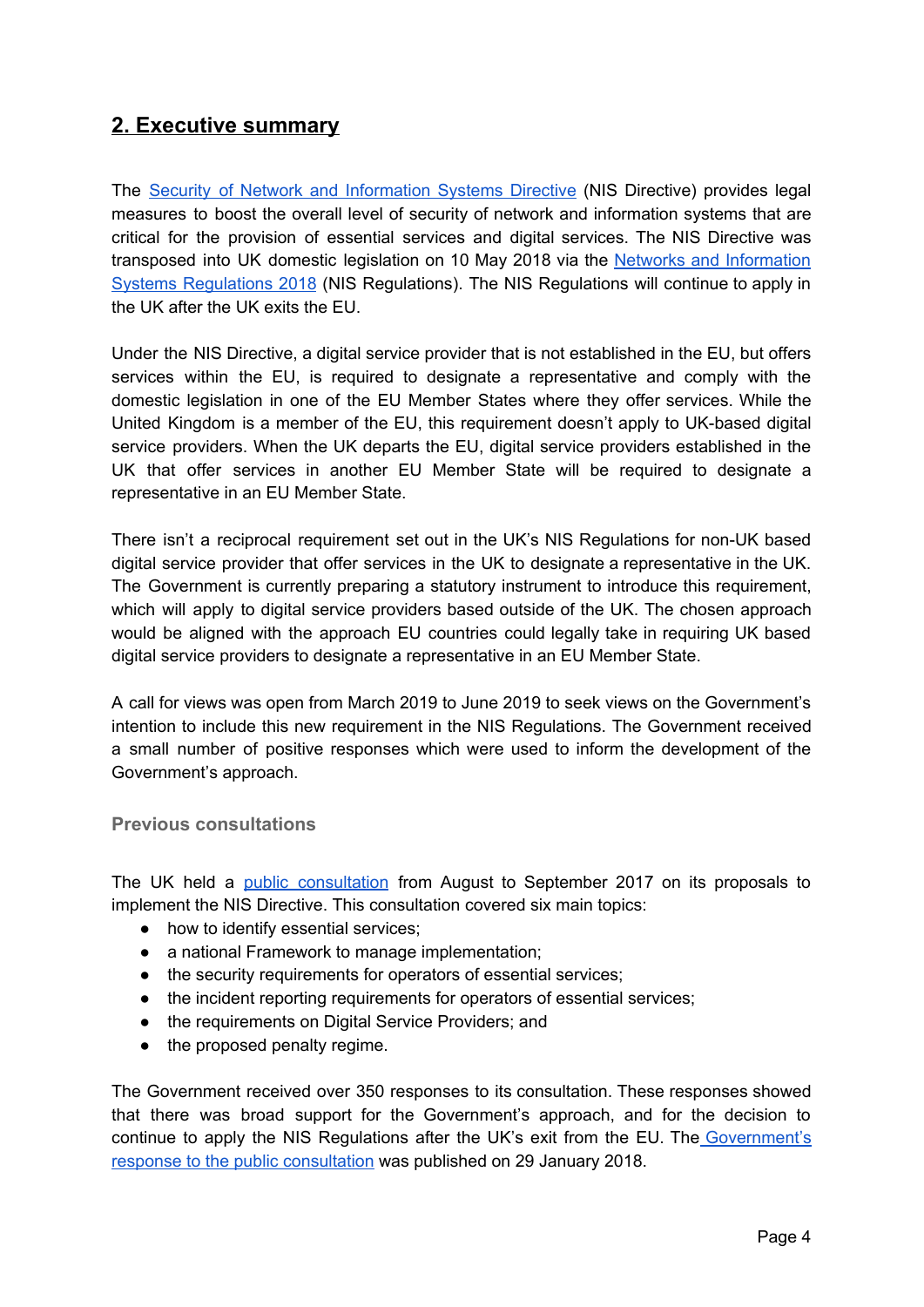Subsequent to the Government's response, the Implementing Act was published in the Official Journal of the European Union on 30 January 2018 and can be found on the [EUR-LEX](https://eur-lex.europa.eu/legal-content/EN/TXT/?uri=uriserv:OJ.L_.2018.026.01.0048.01.ENG&toc=OJ:L:2018:026:TOC) website.

In March 2018, the Government published a targeted [consultation](https://www.gov.uk/government/consultations/nis-regulations-targeted-consultation-on-digital-service-providers) on the implementation of the NIS Regulations for digital service providers. The consultation covered six main topics:

- definitions of digital service providers;
- security measures;
- Incident reporting;
- digital service providers that serve operators of essential services;
- digital service providers that are also operators of essential services; and
- costs.

The Government received 12 responses to its consultation. These responses indicated there was support for the Government's overall approach towards digital service providers, but there continues to be uncertainty over exactly who was in scope, and greater clarification was needed on the subject of cost recovery. The [Government's](https://assets.publishing.service.gov.uk/government/uploads/system/uploads/attachment_data/file/785380/NIS_DSP_Consultation_Response__Final___1_.pdf) response to the targeted consultation was published on 31 August 2018.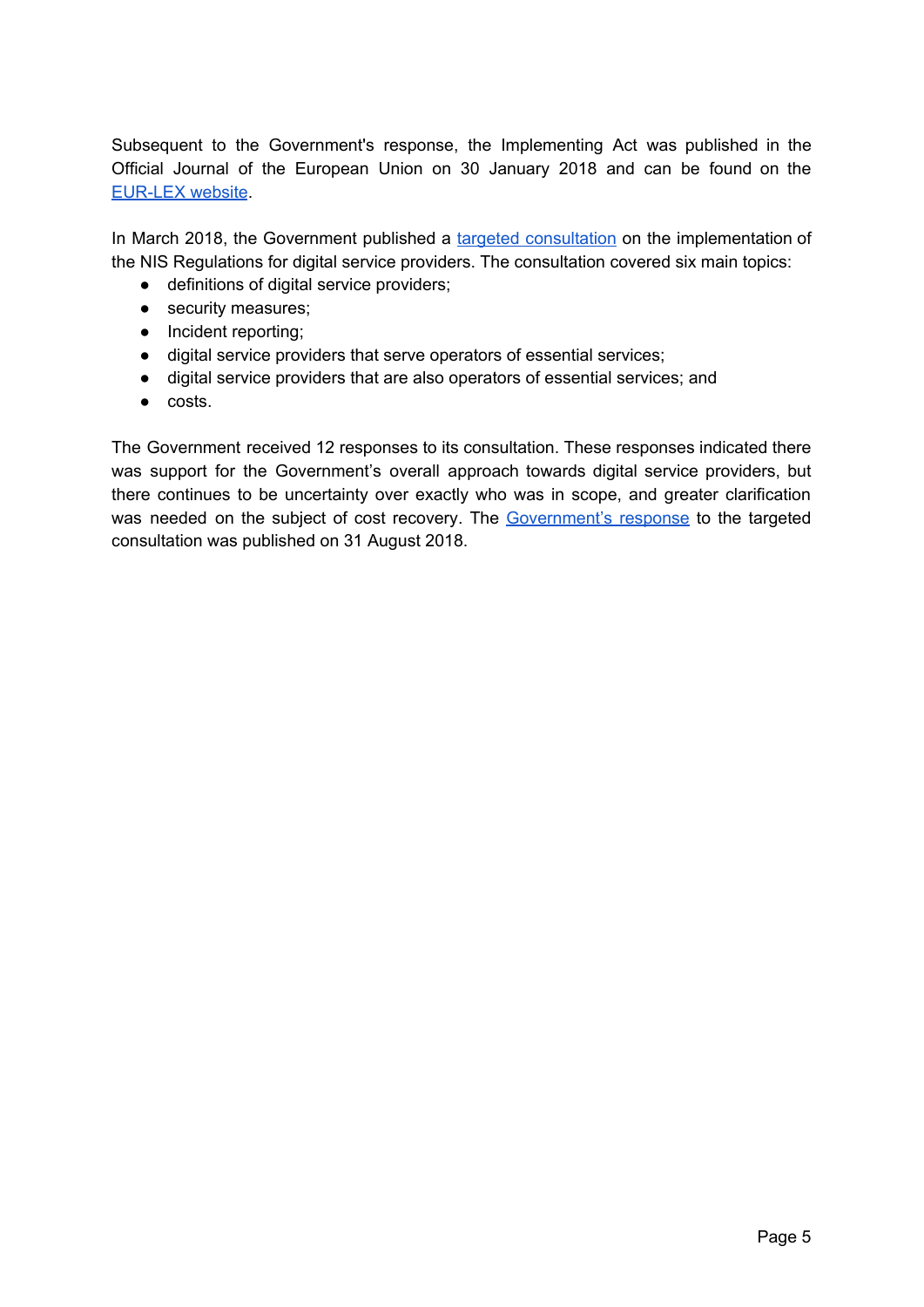### <span id="page-5-0"></span>**3. Government's approach**

Under the NIS Directive, digital service providers whose head office is outside of the EU are required to designate a representative in one of the EU Member States in which they offer services. When a digital service provider designates a representative in an EU Member State it will need to comply with the domestic legislation implementing the NIS Directive in that Member State. The NIS Directive sets out that requirement as follows:

#### **Article 18**

Jurisdiction and territoriality

1. For the purposes of this Directive, a digital service provider shall be deemed to be under the jurisdiction of the Member State in which it has its main establishment. A digital service provider shall be deemed to have its main establishment in a Member State when it has its head office in that Member State.

2. A digital service provider that is not established in the Union, but offers services referred to in Annex III within the Union, shall designate a representative in the Union. The representative shall be established in one of those Member States where the services are offered. The digital service provider shall be deemed to be under the jurisdiction of the Member State where the representative is established.

3. The designation of a representative by the digital service provider shall be without prejudice to legal actions which could be initiated against the digital service provider itself.

Following the UK's departure from the EU, the Government will replicate this provision in our domestic legislation. Digital service providers established outside of the UK will be required to nominate a representative in the UK, and comply with the NIS Regulations. In the United Kingdom, the competent authority regulating digital service providers for the purpose of the NIS Regulations is the Information Commissioner's Office (ICO).

#### <span id="page-5-1"></span>**Next steps**

After a positive response to the approach proposed in the call for views, the new requirement will be introduced through an amendment to the NIS Regulations, which will come into effect the twentieth day after Exit day. Under this new requirement, non-UK based digital service providers that offer services in the UK must nominate a representative in the United Kingdom where the representative

- can be any natural or legal person established in the United Kingdom, who is able to act on behalf of a digital service provider with regard to its obligations under the NIS Regulations;
- must be designated in writing;
- must be contactable by the Information Commissioner or GCHQ for the purposes of ensuring compliance with the NIS Regulations;